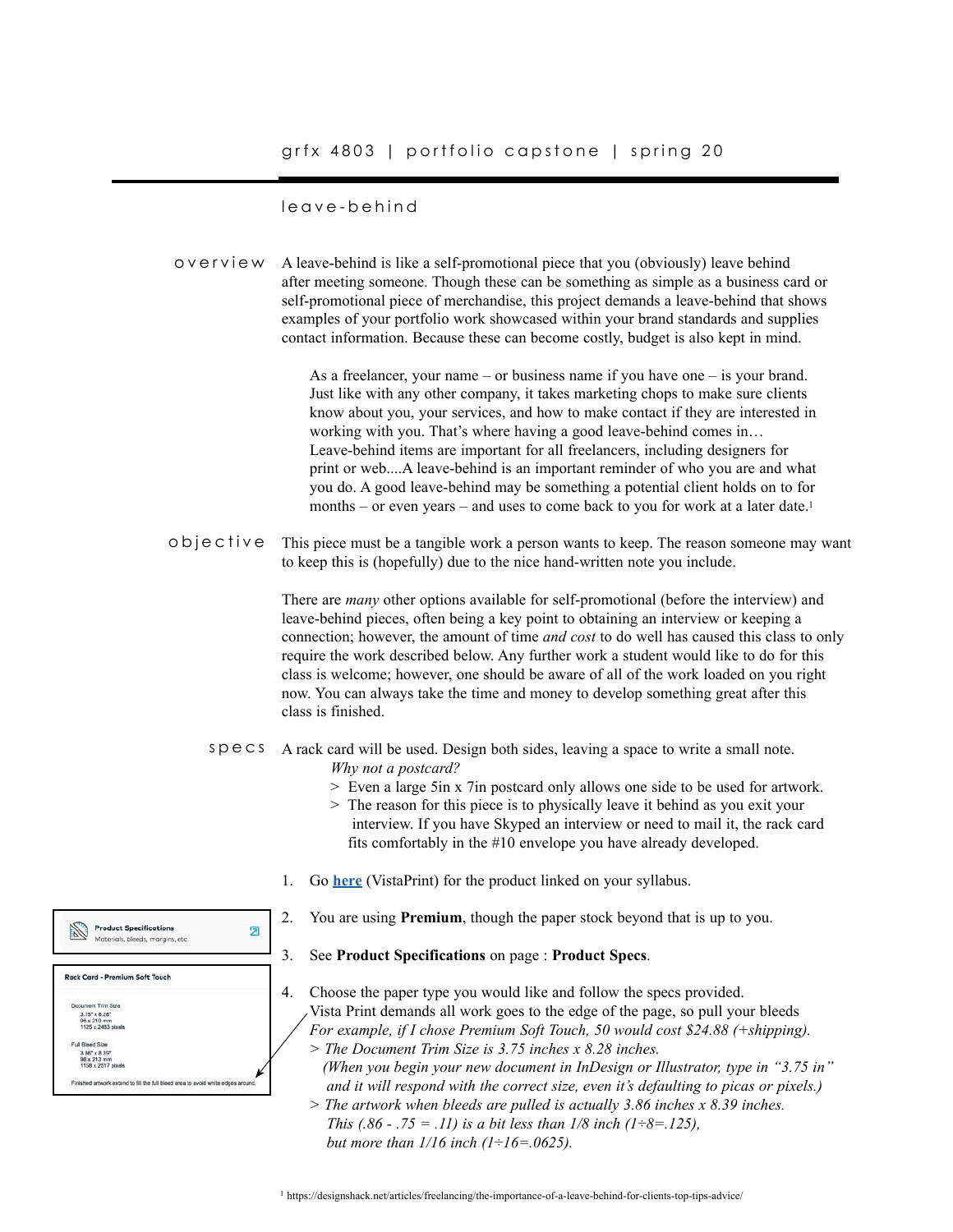required The following are required, in whatever order you deem appropriate.

- **• At least 5 pieces** from your portfolio. This could mean:
	- $> 1$  "piece" = many pieces per Portfolio Math. (A full ad campaign with its legs.)
	- $>$  Or 1 "piece" = the best piece from that work. (1 ad from that  $\wedge\wedge\wedge$  campaign.)
	- > It all depends on your leave-behind, its construction, and flow of the materials. However, do not consider "5 pieces" as 5 items from the same work.
		- (In other words, do not put 5 ads from the same campaign and call it done.)
	- > *Obviously, this is work that has been approved already in this class. If you don't have all 10-12 pieces to choose from yet, just design with placeholders.*

 Be sure the items are shown **large enough to make sense**. Though details of work (vs. full view) can be explored, these rarely turn out as well as one hopes unless the work is from an illustrator or photographer.

- Your **visual brand**. In other words, your logo should be included and all elements that hold your portfolio pieces should follow your brand's Visual Guidelines and tone. This does not mean that each portfolio piece follows the guidelines, but the "container" of this information must follow your brand.
- **• Website**
	- > *http://* should not be included in print.
	- > *www.* may or may not be included your choice.
	- > *.com* or other is obviously necessary.
- **• Phone number**
	- > Include your area code, but remember all the ways you can show the number. 901-256-3000 ; 901 256 3000 ; [901]256-3000 ; 901|256|300 ; etc.
- **• Social media** @handles your brand uses.
	- (Yes, LinkedIn matters even if you don't feel like you use it.)
		- $>$   $\ln$  LinkedIn  $>$   $\bullet$  Instagram
		- $>$  any other you have on your Visual Identity
- **• Space** to write a small note and sign your name.

#### • Build this in InDesign, though you may (of course!) also use Illustrator and Photoshop. what is due

- Name file **YOUR LAST NAME\_LeaveBehind\_SPG20**.INDD.
- The file must be built to specs of rack card and ready for press.
- Place packaged file as shown below in your Portfolio shared folder : **OTHER PROJECTS : LEAVE-BEHIND** by the due date/time.

| Copy Linked Graphics<br>Update Graphic Links In Package<br>Use Document Hyphenation Exceptions Only | Copy Fonts (Except activated from Adobe Fonts and non-Adobe CJK fonts) |                      |   |
|-----------------------------------------------------------------------------------------------------|------------------------------------------------------------------------|----------------------|---|
| Include Fonts and Links From Hidden and Non-Printing Content                                        |                                                                        |                      |   |
| Include IDML<br>Include PDF(Print)                                                                  | Select PDF Preset:                                                     | [High Quality Print] | ٥ |
| Instructions                                                                                        |                                                                        |                      |   |
| View Report                                                                                         |                                                                        |                      |   |

*See next page*